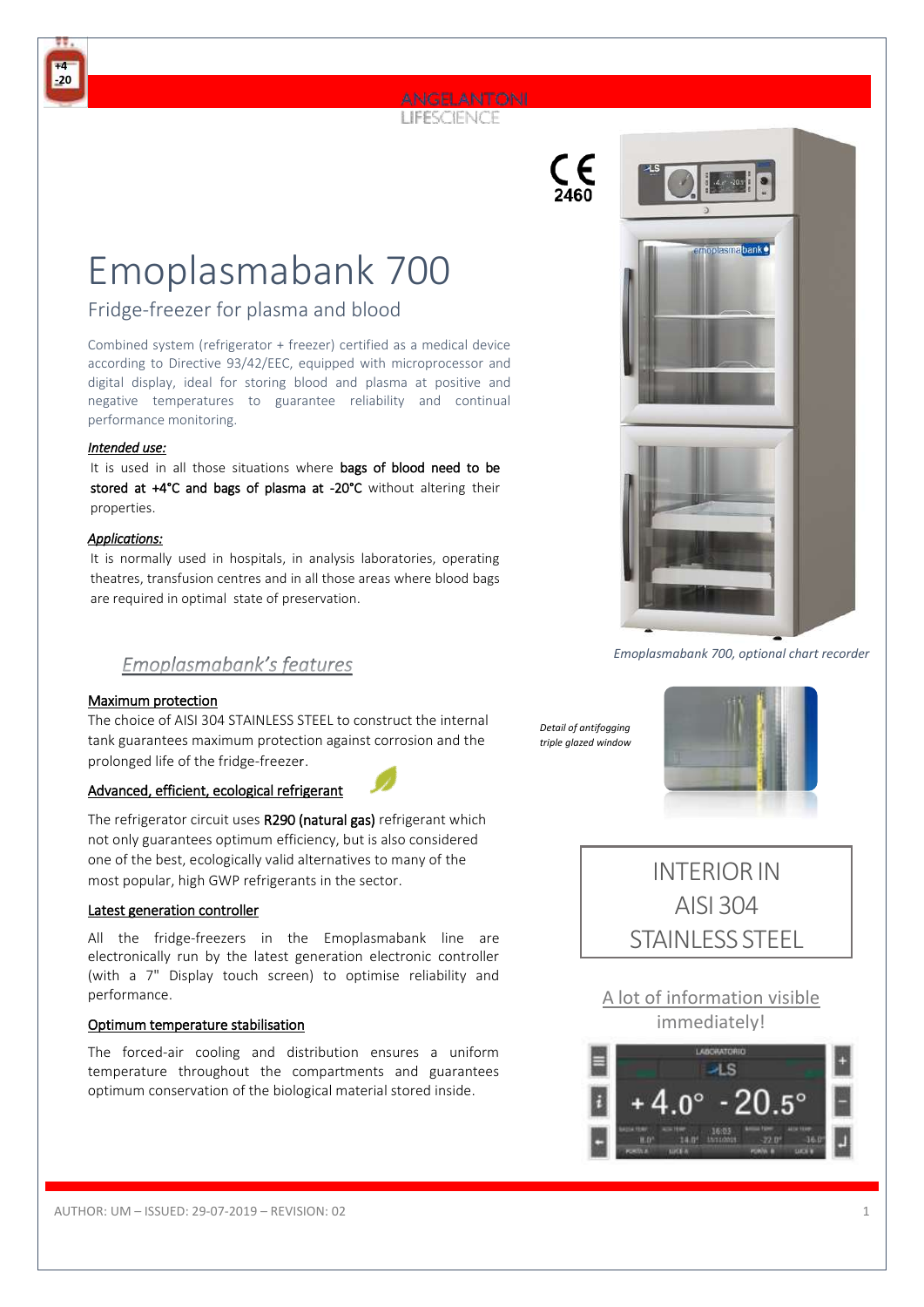# **LIFESCIENCE**

# **Construction specifications**

### *Load-bearing structure*

Exterior/Interior: External structure made of hot galvanised, corrosion proof and non-toxic, steel sheet, coated in grey P.V.C., resistant to the most common cleaning products and disinfectants. Internal tank divided into two compartments with the bottom compartment set at a positive temperature (+4°C) and the top one at a negative temperature (-20°C), both made of AISI 304 Stainless steel.

Insulation: 75 mm thick to ensure less heat dispersion and limited energy consumption as a result.

Casters: Four (4) casters complete with two (2) adjustable front feet to clamp it to the floor. The casters make it easy to move and guarantee the fridge is extremely stable and vibrates less .

Lighting: LED Lighting when door opens via a micro-switch and switched on manually via a dedicated key on the control panel.

Drawers and shelves: two (2) stainless steel drawers in the positive compartment, two (2) plasticised, grid shelves in the negative compartment. *(Please note that the fridge-freezer can hold drawers and shelves at the same time, if necessary).*

Door: The positive temperature compartment has a double glazed, insulated door, whereas the negative temperature compartment has a triple glazed, insulated door. Both have an aluminium profile, a self-closing system, complete with magnetic gaskets, key lock and over 90° retainer.

Door handle: Both inserted on the door with PVC grab profile.

## *Cooling system*

The refrigerant system, placed at the top of the fridge-freezer, consists of two Independent systems, one for each compartment.

### *Refrigerant:*

The refrigerator circuits operate with R290 - a hydrocarbon belonging to the group of natural refrigerants that offers high energy and environmental efficiency.

# *Internal air conditioning*

Internal forced-air evaporator

The fans stop automatically when the door is opened to reduce thermal shock and the work of the compressor as a result.



*Particolare ventilatore* 



Timed, Manual and Automatic, managed by the controller via a temperature probe on the evaporator. The controller manages every type of defrosting according to requirements and duration of defrosting.

*Emoplasmabank 700 with door open* 

*Detail of casters*





*Detail of shelf* 

**R 290**

 **Eco Friendly** 

**Efficient** 



**+4 -20**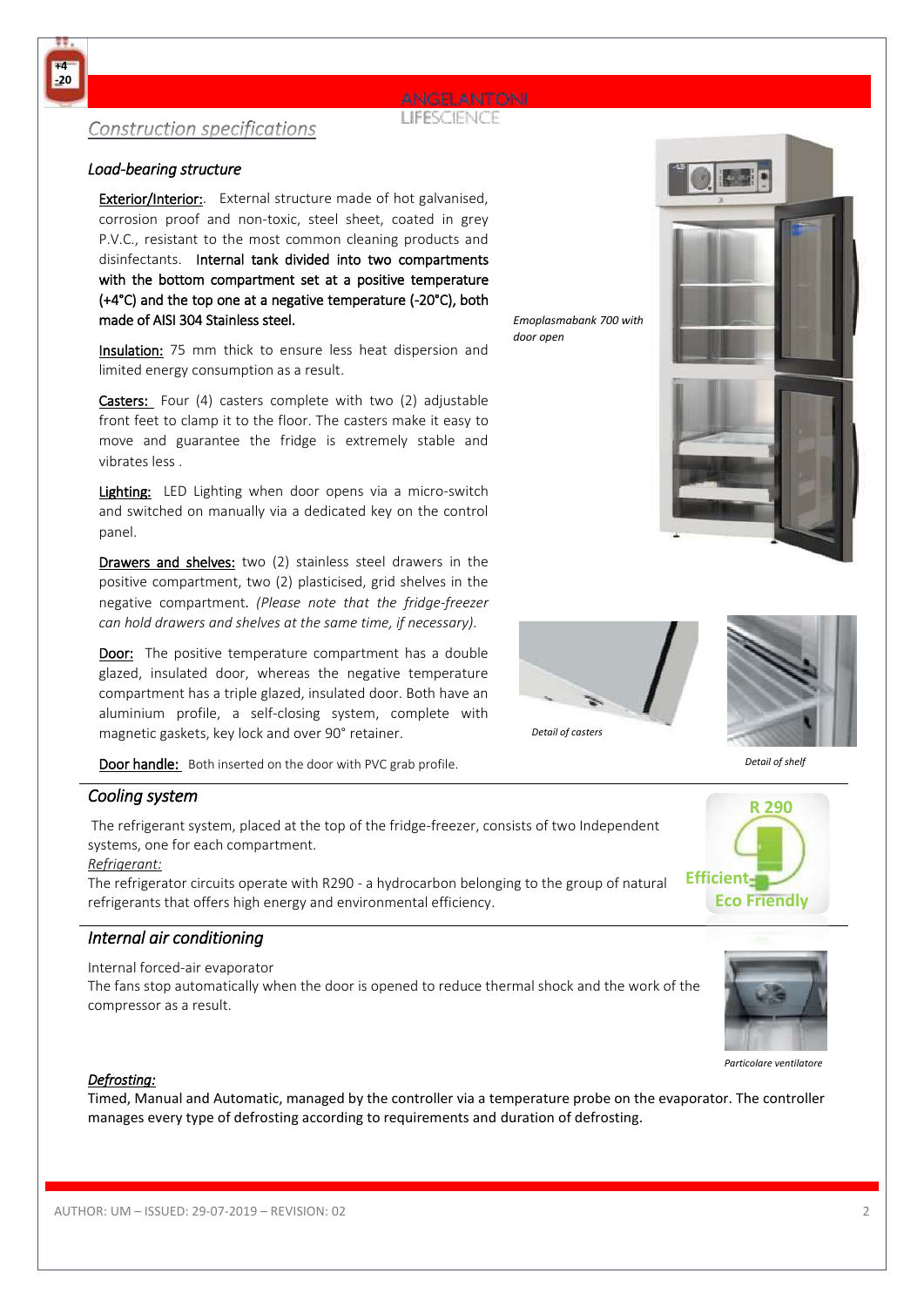







#### *ACP7 Controller: optimisation of consumption and continual monitoring*

Latest generation ACP7 controller with integrated electronic temperature recorder, which guarantees performance, maximum safety and easy use.

Simple, functional interface

Access protected by password with 3 privilege levels: USER, SERVICE and ADMINISTRATOR





Three separate Processors linked to each other via the CAN-BUS connection

system ①Adjustment

②Alarm

③Supervision/Recording System

The Alarm  $(2)$  system has a dedicated PT100 probe, in addition to the one used for Adjustment  $(1)$ . The power supply is distributed to the two physically separated  $\Omega$ ) Adjustment and  $\Omega$ ) Alarm sections (even though they are mounted on the same support) and both have a dedicated power supply unit.

If the main power supply blacks out, the Alarm  $(2)$  section continues to be supplied via the back-up battery (with 36 hours' autonomy) to guarantee the power supply to the user panel ③ and maintain the display of current data and the storage of historic data.

The supervision unit 3 (user panel) constantly monitors and provides information on the correct functioning of the alarm  $(2)$  section and the Adjustment  $(1)$ section and promptly shows the user any anomaly in the storage of data**.**



Internal (non-removable) MicroSD which enables the functional data to be recorded for 10 years (every 30 seconds).

- integrated USB placed on the front to:
- *Download thermo-recording data*
- *Configure connected devices*
- *Upgrade firmware*
- 7" Touch screen with simplified display or colour graphics panel capable of displaying simultaneously:
- The work temperatures of the two compartments (*simultaneously)*
- Equipment identification information
- Date and time of the system
- Set temperature (resolution 0.1°C)
- Operational temperature (resolution 0.1°C)
- Set alarm
- Temperature graph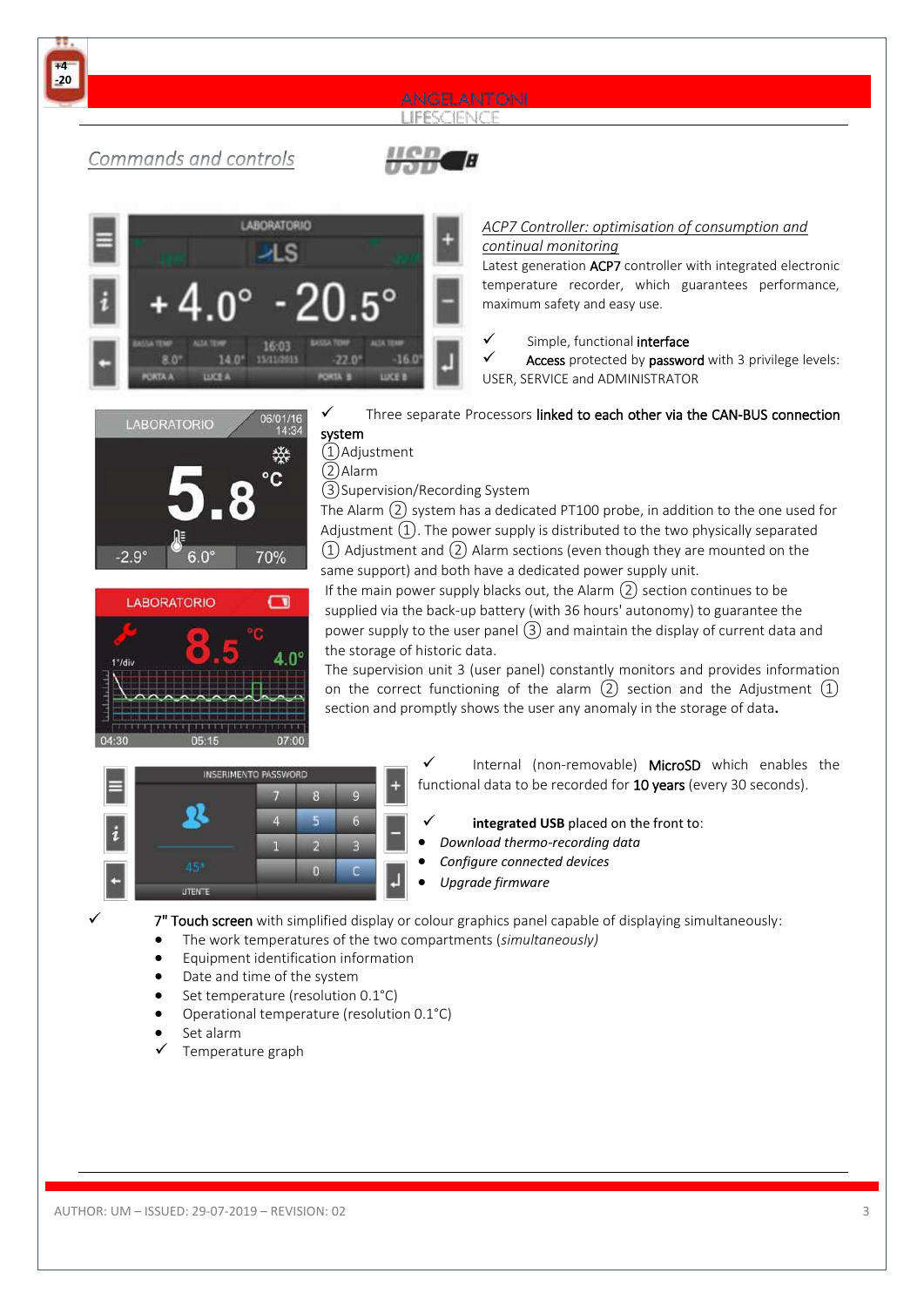

The fridge-freezer is equipped with an intelligent control system, capable of maintaining the set temperature, even if the probes break down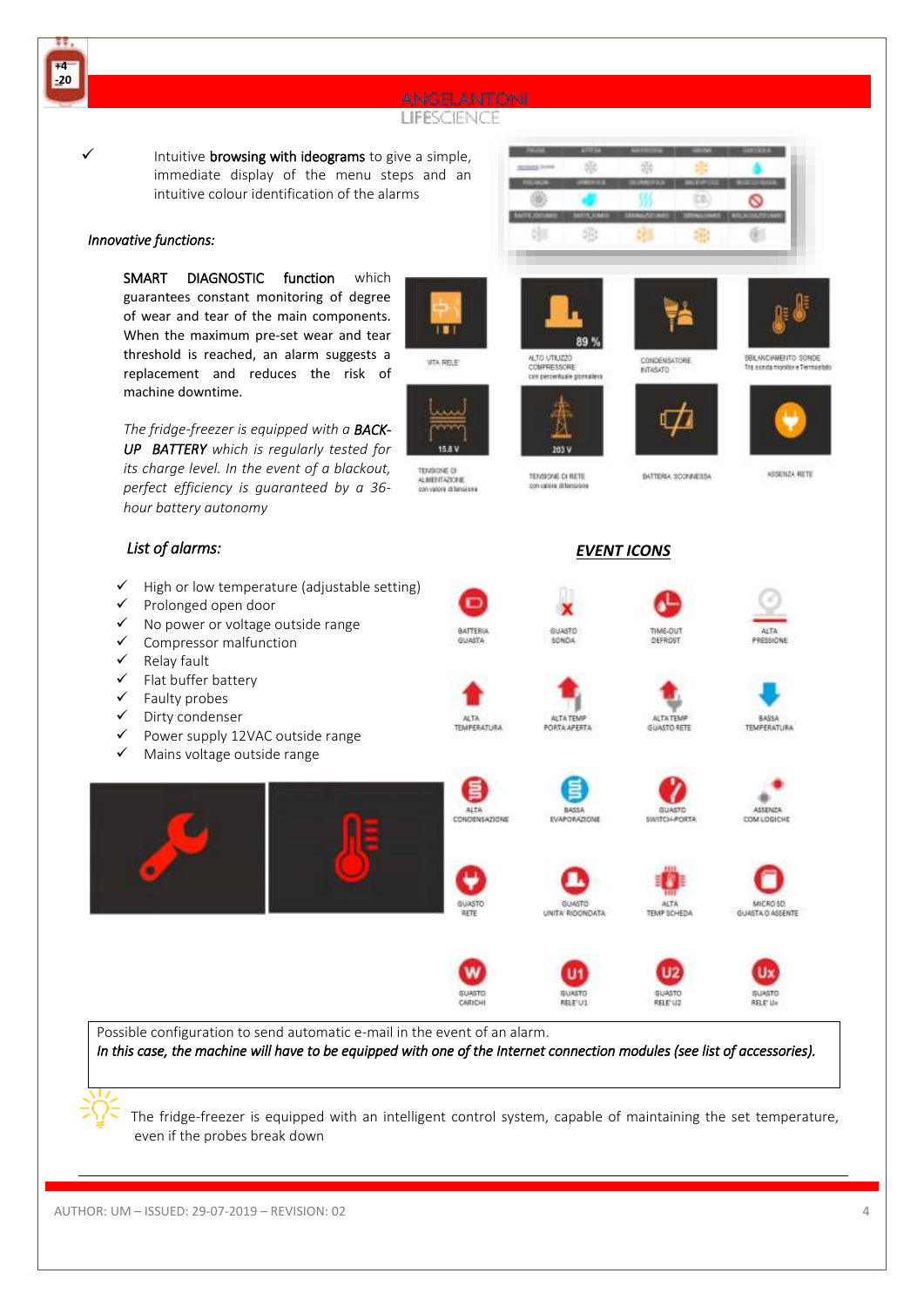

### *Integrated chart recorder*

**+4 -20**

> Chart recorder incorporated in the ACP7 controller with sampling every 30 seconds of the following parameters:

- 1. Internal compartment temperature
- 2. Evaporator temperature
- 3. Condenser temperature
- 4. Set-point
- 5. Set temperature limits (high/low)



The parameters can be displayed on screen according to the operator's requirements. There are two display modes:

-REAL TIME which enables the internal temperature of the compartment, set point and temperature limits to be displayed.

-HISTORIC which enables all five parameters to be displayed for a period of time set by the operator.

#### A maximum 6-hour period can be displayed, which can be narrowed by using the ZOOM IN/OUT function.

The integrated Chart Recorder is a device that is completely autonomous and independent from the adjustment section, which maintains operational autonomy for 36h if the adjustment system breaks down and there is a blackout (see explanation given in the paragraph "Three separate, independent Processors" on page 3 of this document).

There are other independent solutions from the machine management system, but these do not allow their health status and correct functioning to be monitored. For example, a paper Chart Recorder can never have reports on the battery charge level or the malfunction of a nib.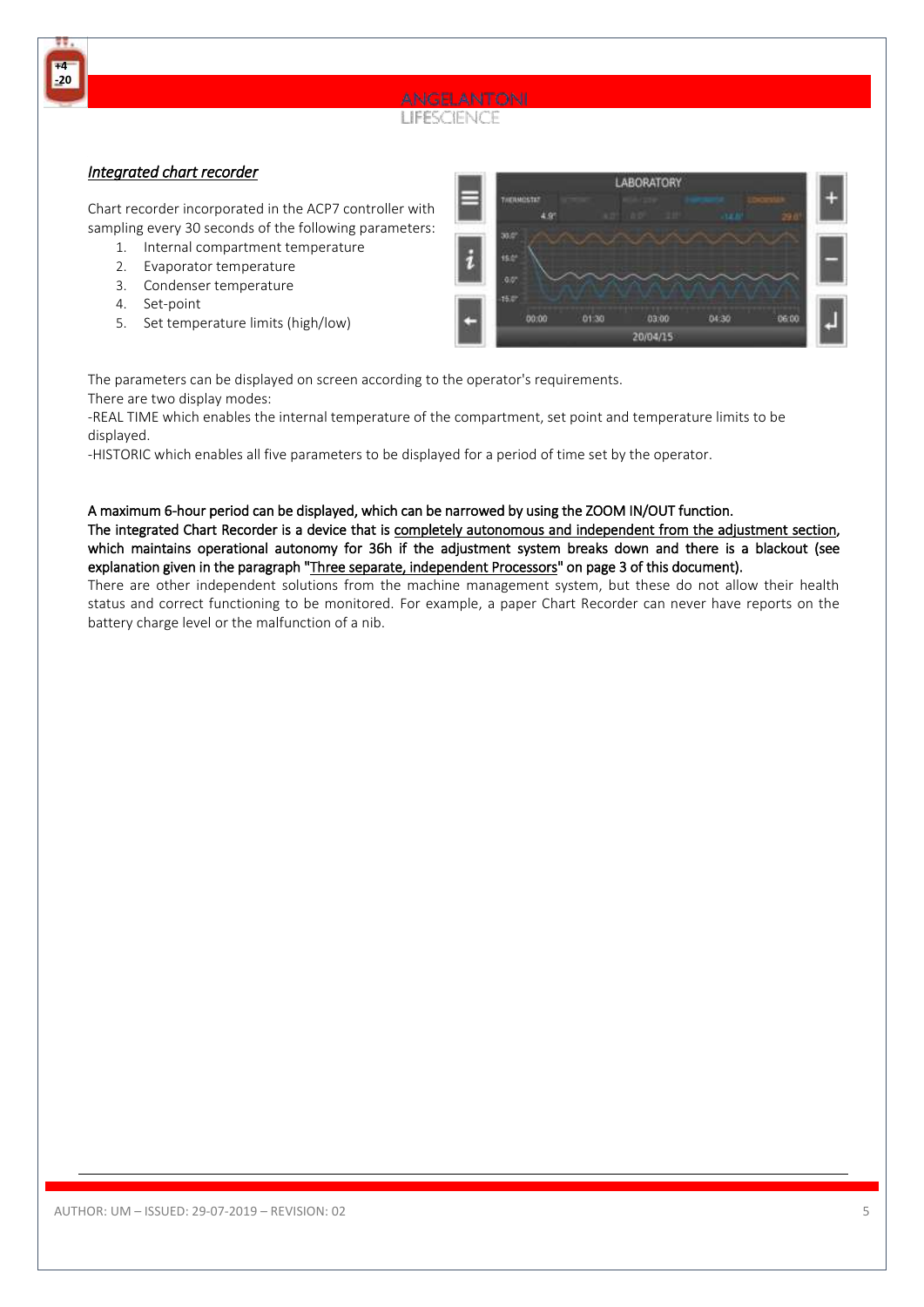**+4 -20**

# **LIFESCIENCE**

# Technical data

| <b>Trademark</b>                            |                          | Angelantoni Life Science                                      |  |  |
|---------------------------------------------|--------------------------|---------------------------------------------------------------|--|--|
| Model                                       |                          | Emoplasmabank 700                                             |  |  |
| Commercial Code                             |                          | 14387                                                         |  |  |
| Design                                      |                          | <b>Vertical Cabinet</b>                                       |  |  |
|                                             |                          |                                                               |  |  |
| <b>External dimensions</b>                  | mm                       | 740(W) x 815(D) x 1995(H)                                     |  |  |
| Internal dimensions of positive compartment | mm                       | 590(W) x 675(D) x 675(H)                                      |  |  |
| Internal dimensions of negative             | mm                       | 590(W) x675(D) x 675(H)                                       |  |  |
| compartment                                 |                          |                                                               |  |  |
| Volume                                      | Lt                       | 300 (compartment at +4°C) + 300<br>(comp. at $-20^{\circ}$ C) |  |  |
| Weight                                      | Kg                       | 180                                                           |  |  |
| Drawers                                     | No.                      | 2 in the positive compartment                                 |  |  |
| Shelves                                     | No.                      | 2 in the negative compartment                                 |  |  |
| Useful shelf dimensions                     | mm                       | 530 x 650                                                     |  |  |
| Max shelf load                              | Kg                       | 40                                                            |  |  |
| Useful drawer dimensions                    | mm                       | 504 (W) X 635 (D) X 82 (H)                                    |  |  |
| Drawer capacity                             | N                        | 76 bags (250ml), 44 bags (450ml)                              |  |  |
| Capacity tot                                | ${\sf N}$                | 304 bags (250ml), 176 bags (450ml)                            |  |  |
| Max drawer load (accessory*)                | Kg                       | 40                                                            |  |  |
| Porthole (accessory*)                       | No.                      | $(\phi$ 23 or 50 mm)                                          |  |  |
| Temperature range of fridge compartment     | $^{\circ}$ C             | $0^{\sim}+15$                                                 |  |  |
| Temperature range of freezer compartment.   | $^{\circ}$ C             | $-10$ $\sim$ $-23$                                            |  |  |
| Operational temperature of fridge comp.     | $^{\circ}$ C             | $+4$                                                          |  |  |
| Operational temperature of freezer comp.    | $^{\circ}$ C             | $-20$                                                         |  |  |
| Voltage                                     | V / Hz                   | $230 V - 50 Hz$                                               |  |  |
| Noise level**                               | dB(A)                    | < 60                                                          |  |  |
| Maximum absorbed power                      | A                        | $\overline{7}$                                                |  |  |
| Refrigerant gas                             | $\overline{\phantom{a}}$ | R290                                                          |  |  |
| Defrosting                                  |                          | Automatic and manual                                          |  |  |
| Outputs                                     | $\frac{1}{2}$            | Clean contact for alarm                                       |  |  |
|                                             |                          | <b>USB</b>                                                    |  |  |
|                                             |                          | ETHERNET (accessory*)                                         |  |  |
| Plug                                        | $\overline{a}$           | Schuko                                                        |  |  |
| <b>Conditions of use</b>                    |                          |                                                               |  |  |
| Temperature                                 | $\degree$ C              | $+10$ ~ $+38$                                                 |  |  |
| <b>Relative humidity</b>                    | %                        | 30 ~ 80 (without condensate)                                  |  |  |
| Packaging                                   |                          | Box + pallet                                                  |  |  |
| <b>Packaging dimensions</b>                 | mm                       | 770 (W) x 900 (D) X 2140 (H)                                  |  |  |
| Packaging weight                            | Kg                       | 30                                                            |  |  |

*\*\* The sound pressure level is measured 1 m from the front, at a height of 1.6 m and in the open or non-reverberating environment according to the EN standard ISO 11201.* 

*\* See the list of accessories on the page giving the price of the product*